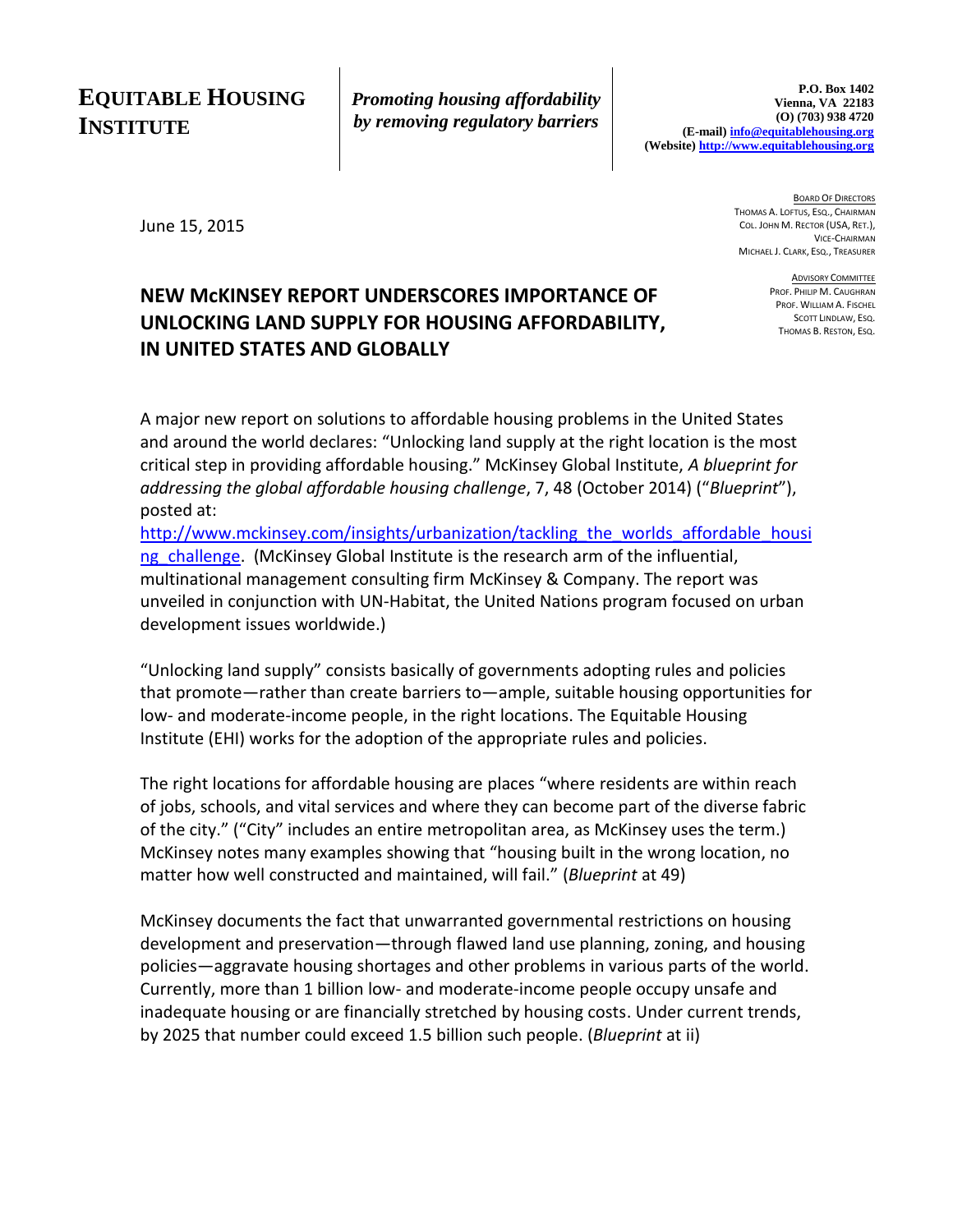McKinsey's report focuses on solutions. In addition to unlocking urban land, McKinsey identifies three other major levers that can substantially narrow the affordability gap. They are:

- An industrial approach to housing production to deliver it quickly, on a large scale, and at the desired cost;
- Efficiencies in operations and maintenance; and
- Expanding access to lending and reducing financing costs.

(*E.g., Blueprint* at v) McKinsey quantifies the potential cost reductions associated with each of the four basic levers. It estimates that six approaches it describes for unlocking urban land can combine to reduce the annualized cost of a standard housing unit by an average of 23 percent, worldwide. (*Id.* at vii) For the other three major levers, its estimates of potential cost reductions are:

- Industrial approach-16 percent;
- Efficiencies in operations and maintenance—2 percent; and
- Improved lending and financing 7 percent.

Thus, with the use of all four basic levers, McKinsey estimates that the annualized cost of a standard housing unit could be reduced by an average of 48 percent worldwide. (*Blueprint* at viii)

The *Blueprint* provides many concrete examples and statistics from around the world to illustrate its points. This memorandum will concentrate on McKinsey's observations regarding mechanisms for unlocking urban land relevant to the United States, where EHI has focused its efforts so far. If the United States get its own house in order (its housing rules and policies, that is), we believe it will provide models that hasten progress worldwide.

## **Mechanisms for unlocking urban land**

"Around the world, six major policy approaches have been used successfully to develop or unlock land or to increase the density of land to create affordable housing at the right location." (*Blueprint* at 49) Those approaches are:

**1. Smart, transit-oriented development (TOD).** Housing development along with commercial development close to rapid-transit routes improves the employment opportunities of low-income workers, who often cannot afford a car. Also, capturing a share of the increased value of private land in those areas due to governmental TOD actions can help pay for the infrastructure investment and the cost of affordable housing. "In cities where new transit facilities have been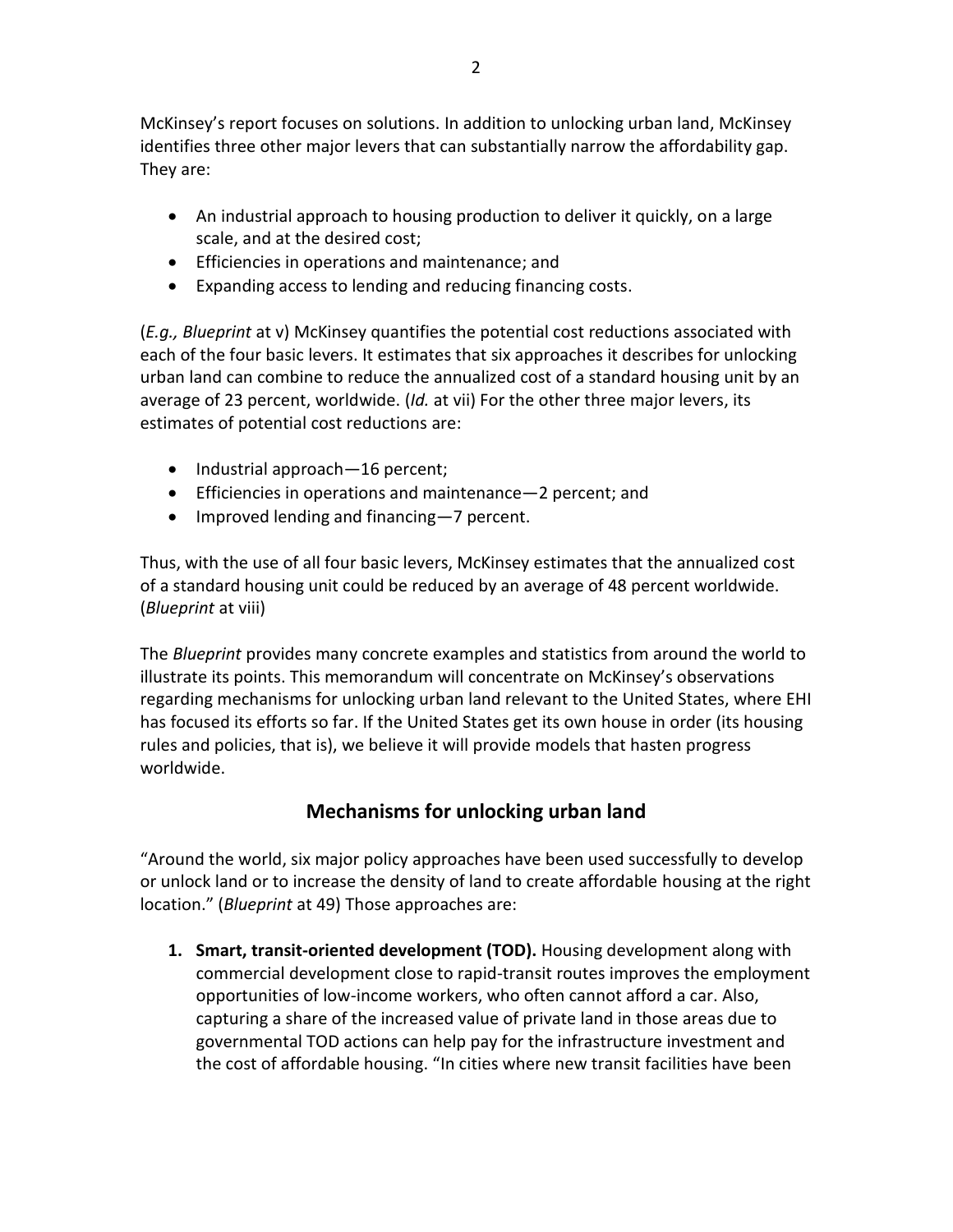built, land values in the surrounding areas have risen by 30 to 60 percent." (*Blueprint* at 8)

- **2. Releasing public land.** In many nations (not the United States), the government owns more than half of the land in a city. Because this land is frequently valued below market prices and is "not used to its full potential, it can be a good source of land for affordable housing." (*Blueprint* at 8, 55)
- **3. Unlocking serviced idle land.** "In many cities around the world, significant amounts of serviced residential land (with access to utilities and infrastructure) within urban areas are unused or under-developed." (*Blueprint* at 8)
- 4. **Enabling development through land assembly or readjustment.** "Ownership of idle or underused land or dilapidated properties is often fragmented, making development of such land parcels complex and time consuming. Land assembly and readjustment (also known as land pooling) have been used successfully in Japan, South Korea, and Gujarat, India. Under these schemes, owners pool their land in exchange for higher density and infrastructure investment." (*Blueprint* at 9)
- **5. Ensuring clear titles and formalizing informal land use.** "Often in developing economies, land-registration systems have not evolved; upwards of 70 percent of land in developing economies is unregistered, according to UN-Habitat." (*Blueprint* at 9)
- **6. Improving urban land-use rules and using inclusionary planning.** "By changing land-use rules, cities can significantly lower the amount of land used per housing unit, usually by adjusting the permitted floor-area ratio." Doing so permits more stories in residential buildings. "Developers then can construct more square meters of space for each square meter of land and can fill more demand for housing, particularly in areas close to transit stations where the infrastructure can support it." (*Blueprint* at 9)

In the United States, the greatest challenge appears to be improving urban land use rules and policies for transit-oriented developments and other urban communities. The United States doesn't have as severe problems as many other nations with some of the other approaches McKinsey discusses.

For example, the United States has an advanced land title system, unlike many developing nations. So, the United States does not have major, widespread problems with informal settlements (squatters) or unregistered land.

Also, urban areas of the United States typically have less serviced, idle land and publiclyowned land than many nations, and fewer challenges with land assembly and readjustment (land pooling). Among the nations with greater challenges along those lines are those with current or former communist governments, and those in the Global South.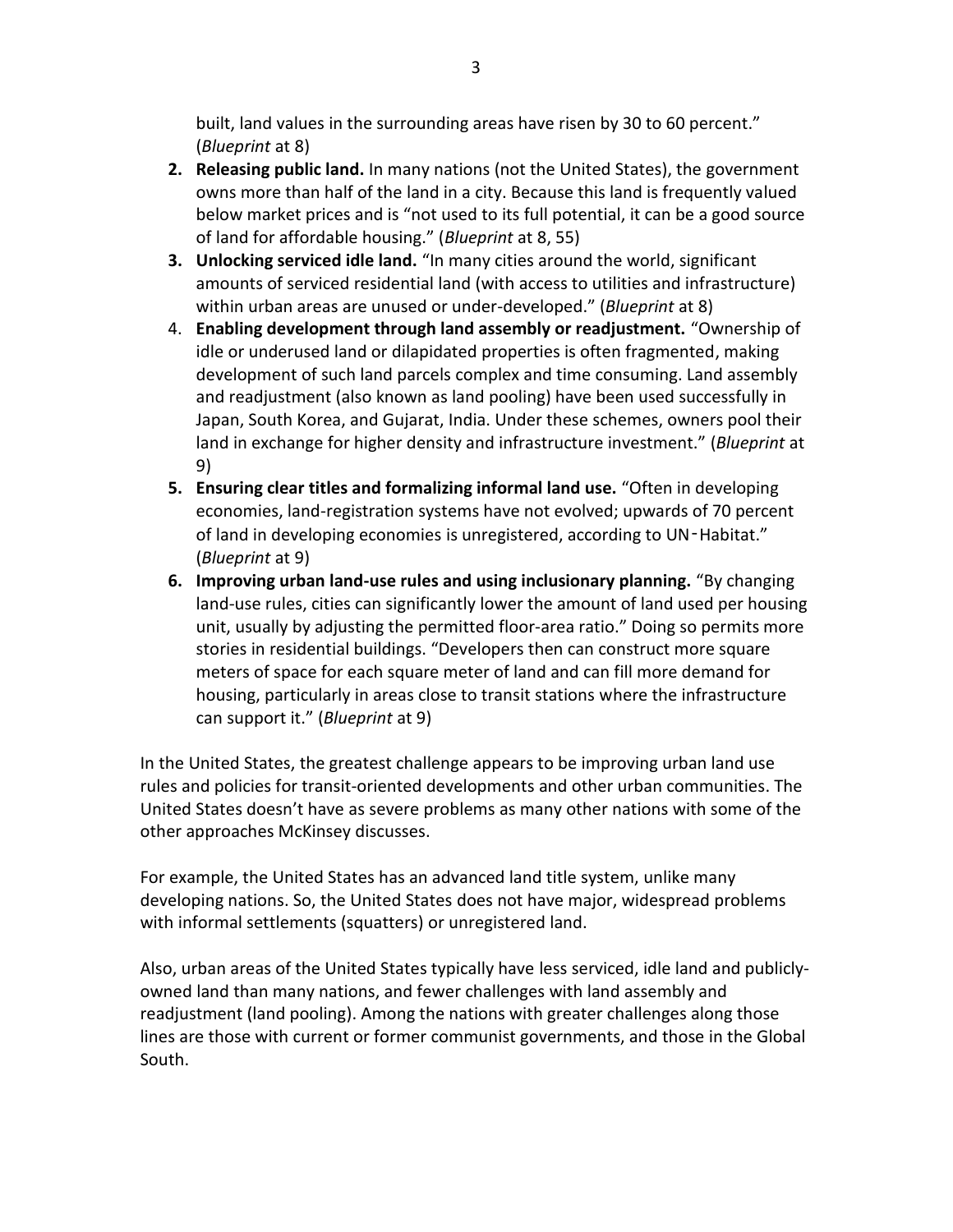However, like many other nations with a full panoply of land use laws, including zoning and various growth controls, the United States has tremendous affordability challenges due to extensive restrictions (generally by local governments) on residential land use.

"Land is generally costly and often unavailable." (*Blueprint* at 49) "Minimizing land cost is essential for creating housing at affordable price points, and it is critical that the land be in the right location." (*Id.*) The highest land costs (as a share of total housing unit costs) that McKinsey cites are in the United States—San Francisco (78 percent) and New York City (49 percent). (*Blueprint* at 49, Exhibit 16)

Where land is available at a lower price—on the fringes of the city housing projects may fail due to lack of infrastructure (schools, hospitals, transportation to employment). We find that urban land markets do not respond well to normal supply and demand forces for several reasons, including fragmented or public ownership, poor land records, and *regulations and zoning laws that discourage development.*

(*Blueprint* at 7, emphasis added) Again, the latter problem is especially prominent in the United States, as its land records system is advanced and public ownership of urban land is relatively limited.

"Regulations affecting land supply, particularly zoning and permitting processes, play a large role" in whether price increases lead to sufficient, additional housing being produced to meet the demand. (*Blueprint* at 50) "In practice, restrictive zoning can severely limit new construction and result in higher housing prices than in comparable cities that have fewer restrictions, exacerbating the affordable housing challenge." (*Blueprint* at 50, citing Rolf Pendall, *et al.*, *From traditional to reformed: A review of the land use regulations in the nation's 50 largest metropolitan areas*, Brookings Institution, August 2006) As to solutions:

Cities typically restrict density of land use by imposing maximum floorarea ratios, minimum lot sizes, and open-space requirements. Comparison of some of the largest and densest cities reveals large differences in maximum density, even within these cities. Typically, density falls with distance from the city center. So, while Manhattan has some of the highest floor-area ratios in the world, the outlying boroughs of Queens and Staten Island have some of the lowest among major cities.

(*Blueprint* at 65) "Too-stringent rules on land use force households in all income brackets to use more land than they would likely purchase at prevailing prices and reduce the affordability of housing for all." One example is Boston. After it "introduced regulations limiting land uses, the number of permits per acre fell by about 40 percent from 1980 to 2002, leading to constrained supply and higher housing prices." (*Blueprint*  at 66, citing Edward L. Glaeser and Bryce A. Ward, *The causes and consequences of land*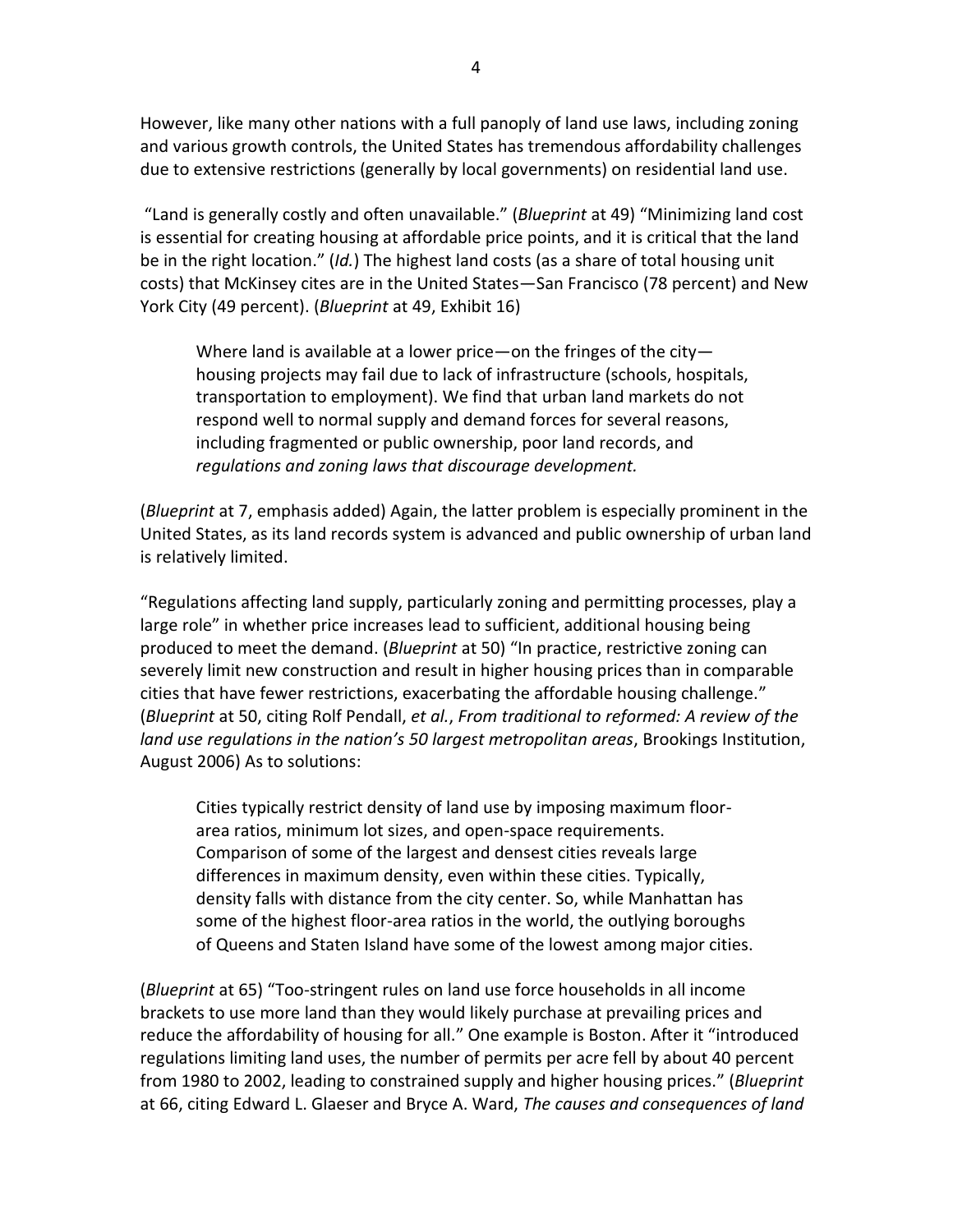*use regulation: Evidence from Greater Boston,* Journal of Urban Economics, Vol. 65, No. 3, May 2009)

Cities can adjust floor-area ratio rules at a block level, taking into account spatial distribution of housing, infrastructure capacity, and demand for land for various uses within the city. This allows for a market-based approach for land and floor-space regulation. Cities can also adjust regulations setting open space requirements, minimum lot sizes, building heights, or parking requirements to alter land use. These adjustments can be used to increase land use, particularly in areas close to transit stations where the infrastructure can support it, and reduces house prices for all by increasing supply of housing for residents at all income levels. And as new supply is occupied, older housing becomes available in appropriate locations for low-income households.

(*Blueprint* at 67) Those adjustments are keys to permitting enough housing for an urban area's workforce, in the right locations. In EHI's view, many cities have not included enough housing in and near their transit-oriented development (TOD) plans to effectively balance the job growth for which they are planning.<sup>1</sup> Thus, many low- and moderate-income workers cannot take jobs there or must travel unreasonably long distances to those jobs. Lack of enough housing in TODs limits the ability to reduce problems such as sprawl, traffic congestion, road building, air pollution, poverty, homelessness—and even economic development in TODs.

An important target standard for jobs-housing balance has been identified by the American Planning Association (APA)—generally about one housing unit for every 1.5 workers in the community. APA Advisory Report, *Jobs-Housing Balance* (2003), p. 4, posted at: [http://www.planning.org/pas/reports/subscribers/pdf/PAS516.pdf.](http://www.planning.org/pas/reports/subscribers/pdf/PAS516.pdf)<sup>2</sup>

If cities manage land-use reforms to increase density well, they can make an enormous contribution to efforts to narrow the affordable housing gap. Increasing the floor-area ratio of a plot of land raises the potential income from development and, overnight, the value of the land rises. This value can be used to cross-subsidize affordable housing. Indeed, with

 $\overline{a}$ 

<sup>1</sup> The Center for Transit-Oriented Development's (CTOD's) *Performance-Based Transit-Oriented Development Typology Guidebook* (2010) gives numerous examples of predominantly commercial TODs, and other TOD types, in the United States.

 $2$  CTOD's idea of "balanced" transit-oriented development should not be confused with "jobs-housing balance." To CTOD, "balanced" TODs generally are places where the total number of workers is roughly equal to the total number of residents. In that situation, there are more workers than *resident* workers in the TOD. CTOD does not express a position on jobs-housing balance. *See, e.g., CTOD Typology Guidebook, supra* n. 1 at 10 and Table 2.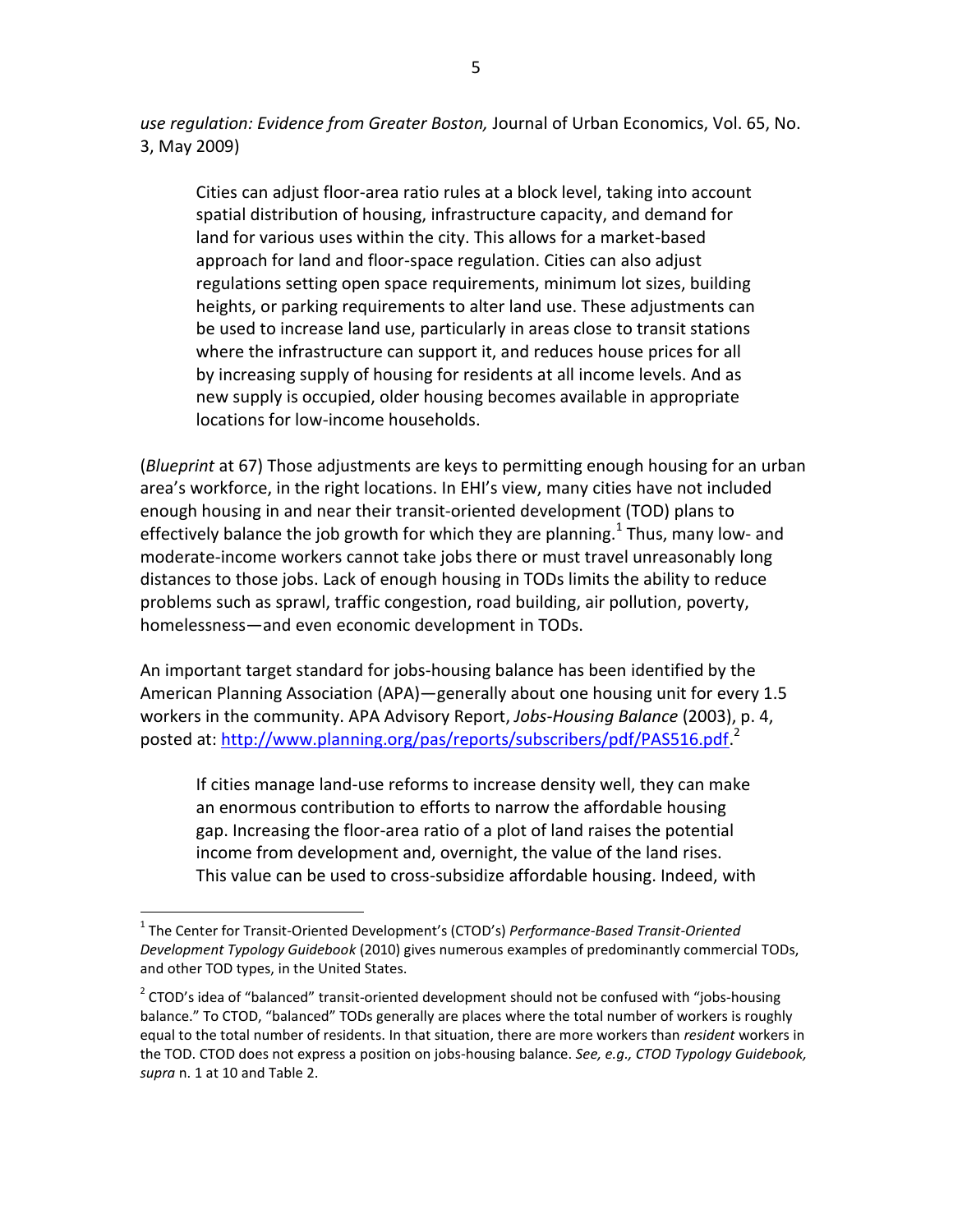well-calibrated inclusionary zoning rules and negotiations with builders, land can be made available at virtually any cost that is needed to make housing affordable . . . .

(*Blueprint* at 68) McKinsey identifies a strategy that has been used successfully to encourage use of higher-density urban land for affordable housing. It is the allowance of a "density bonus"—which allows developers to build more units on a property, and thus increase the total value of that land—coupled with:

- a. Inclusionary zoning requirements—*i.e.,* that a percentage of those extra units be affordable to low- and moderate-income people; and/or
- b. Transferrable development rights, which allow developers to provide some or all of the required affordable units on a different site.

Such a program "must be implemented with great care" to avoid numerous unintended consequences, including arbitrage opportunities for developers and owners to buy urban land and sell it almost immediately at a substantial profit. Nonetheless, density bonuses coupled with affordable housing development strategies have been used successfully to provide lower-cost housing. (*Blueprint* at 69)

#### **Vulnerability of housing markets to bubbles and crashes**

McKinsey points out that the stakes involved in housing policy are high around the world.

The global financial crisis of 2008 had its roots in housing finance, and the world economy still suffers from the aftermath. But it was only one in a long series of housing-related bubbles, crashes, and financial crises that have roiled nations around the world with astounding regularity; according to the International Monetary Fund, these crises occur at least once every 15 years.

(*Blueprint* at 108, Box 7) "The housing market is particularly susceptible to bubbles for several reasons, including a lack of knowledge and transparency in the market."

Homes sell for what buyers are willing to pay, based on incomplete information. Value is determined largely from the sale price of similar homes, rather than by objective assessment. So, when prevailing prices begin to rise, so do expectations of further increases, leading to speculation. Loose lending standards can fuel speculation.

(*Blueprint* at 108, Box 7) Regulatory barriers to housing affordability greatly exacerbate housing bubbles by unduly restricting housing supply where it is needed. The housing market crashes that follow those bubbles result in great suffering for low- and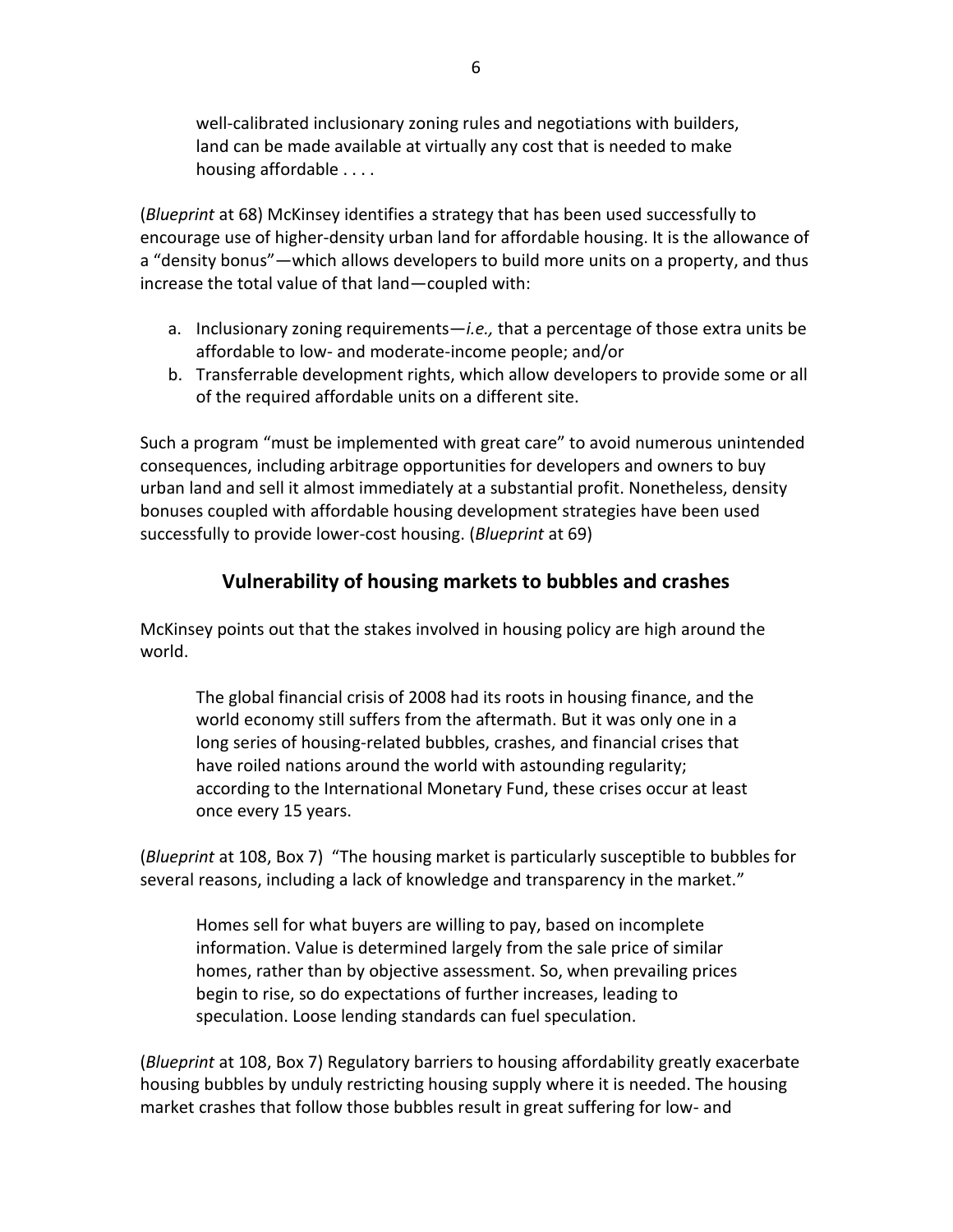moderate-income people. Among the frequent consequences are a spike in foreclosures on both homeowner and rental properties. (The latter foreclosures can result in evictions of large numbers of tenants.) Suffering also results from increased unemployment and general economic decline related to housing market slumps.

Here, we will not address the other three major levers McKinsey discusses (mentioned above) for improving housing affordability. However, we will note that government regulation and policy play an important role in promoting or impeding progress in those areas, too.

#### **Conclusions**

McKinsey's new *Blueprint* is a major step forward in its detailed documentation and quantification, for a general audience, of the housing affordability challenge worldwide. The report identifies numerous strategies for improving access for low- and moderateincome people to suitable housing they can afford, in sensible locations.

The most critical step is unlocking urban land, by correcting counterproductive restrictions on residential use and density. Those restrictions consist basically of flawed governmental rules and policies—especially planning, zoning, and housing policies. Those rules and policies contribute strongly to unsafe, and inadequate, or unaffordable housing for a high percentage of the world's low- and moderate-income people (already well over 1 billion people, and rapidly rising).

Correction of counterproductive rules and policies can produce a tremendous improvement in housing affordability, safety and adequacy for low- and moderateincome people worldwide. For example, McKinsey estimates that six approaches it describes for unlocking urban land can reduce the annualized cost of a standard housing unit by an average of 23 percent worldwide. With the use of all four basic levers, McKinsey estimates that the annualized cost of a standard housing unit could be reduced by an average of 48 percent worldwide.

In the United States, the greatest challenge appears to be improving urban land use rules and policies for transit-oriented developments and other urban communities. The United States doesn't have as severe problems as many other nations with some of the other approaches McKinsey discusses.

Land costs are particularly high in many metropolitan areas of the United States, as a percentage of total housing unit costs. The key reason for that is government regulations and zoning laws that discourage development to meet the true demand, and thus inflate housing costs in areas reasonably close to employment hubs.